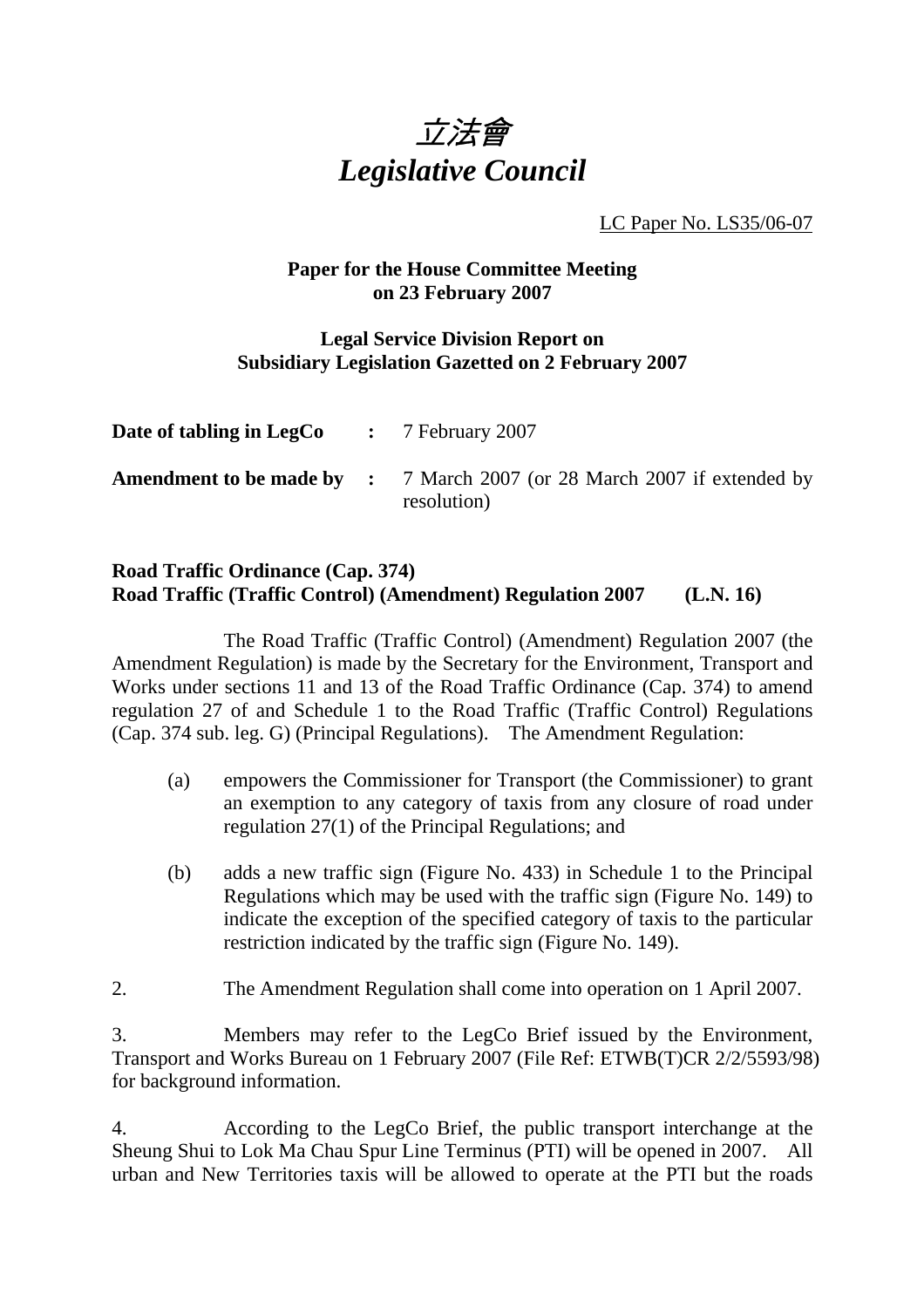leading to the PTI are closed under regulation 27(1) of the Principal Regulations. The Commissioner will exercise his power to grant exemption to such taxis from the closed road restriction having regard to the actual commissioning date of the PTI.

5. The Panel on Transport was briefed on 26 January 2007 on the public transport arrangements at the PTI. Whilst supporting the proposal to provide urban and New Territories taxi and franchised bus services in the PTI, members have requested the Administration to allow non-franchised buses to access the PTI. The Panel will meet with representatives of various transport trades, including taxi, public light bus, non-franchised bus and cross-boundary bus operators on 2 March 2007 and continue discussion with the Administration on related matters.

### **Immigration Ordinance (Cap. 115)**

# **Immigration (Anchorages and Landing Places) (Amendment) Order 2007 (L.N. 17)**

6. The Immigration (Anchorages and Landing Places) (Amendment) Order 2007 is made by the Secretary for Security under section 60 of the Immigration Ordinance (Cap. 115) to replace item I in Schedule 1A to the Immigration (Anchorage and Landing Places) Order (Cap. 115 sub. leg. C).

7. The new item I sets out anew the description of the Hong Kong International Airport Immigration Anchorage to provide for its revised boundary as a result of the alteration works at the SkyPier, and for the extension of pontoons from the SkyPier for use as temporary immigration anchorages during the construction of SkyPier II.

8. The Amendment Order shall come into operation on 29 March 2007.

9. Members may refer to the LegCo Brief issued by the Economic Development and Labour Bureau dated 2 February 2007 for background information.

10. The Panel on Security has not been consulted on the Amendment Order.

### **Securities and Futures Ordinance (Cap. 571) Securities and Futures (Contracts Limits and Reportable Positions) (Amendment) Rules 2007 (L.N. 18)**

11. The Securities and Futures (Contracts Limits and Reportable Positions) (Amendment) Rules 2007 are made by the Securities and Futures Commission under section 35(1) of the Securities and Futures Ordinance (Cap. 571) (the Ordinance) to amend Schedule 1 to the Securities and Futures (Contracts Limits and Reportable Positions) Rules (Cap. 571 sub. leg. Y) to combine the prescribed limits of Hang Seng China Enterprises Index futures contracts and Hang Seng China Enterprises Index